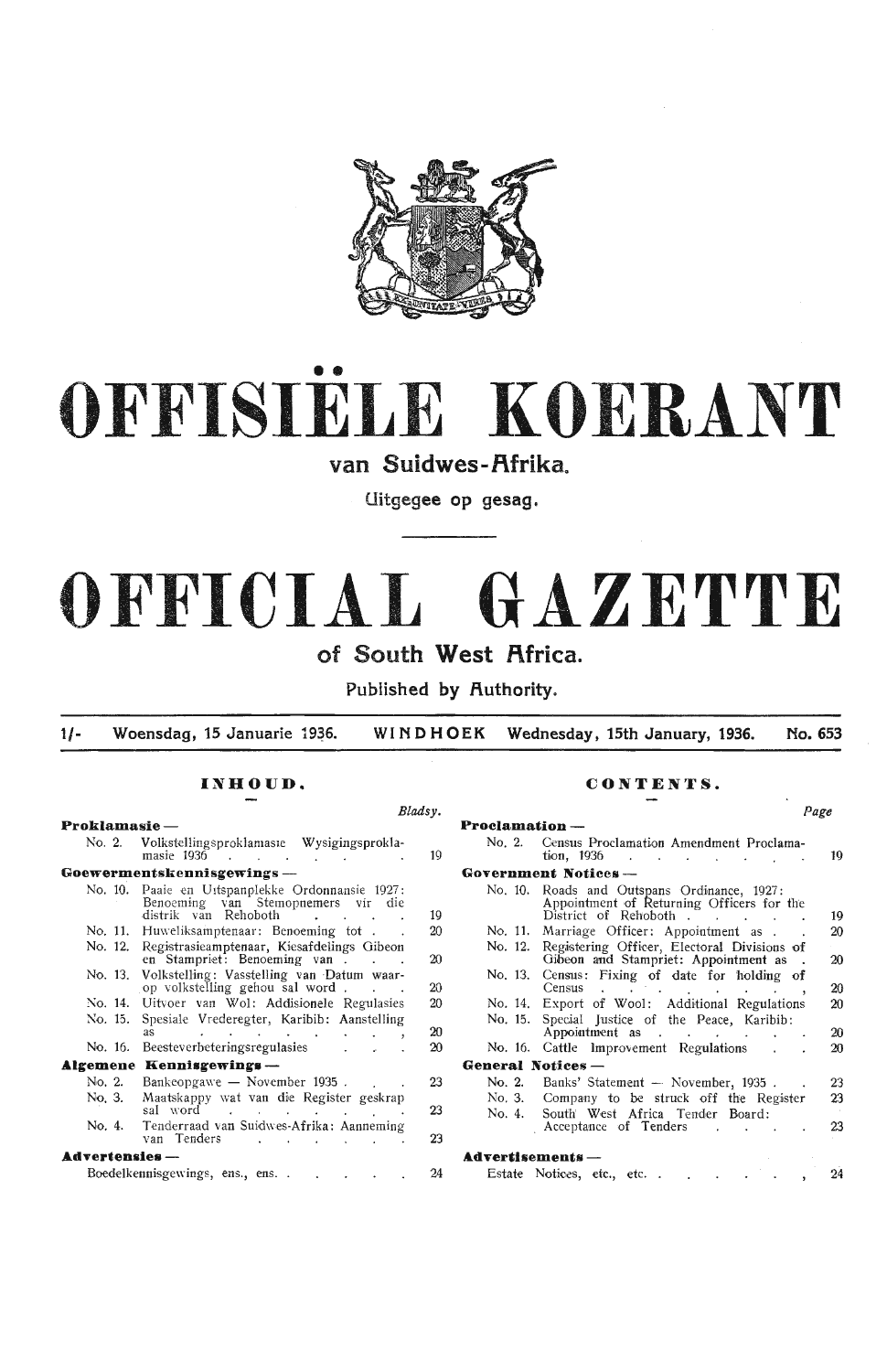#### PROKLAMASIE

## **VAN** SY EDELE DAVID GIDEON CONRADIE, ADMINISTRATEUR VAN SUIDWES-AFRIKA.

No. 2 van 1936.]

NADEMAAL dit wenslik is om die wet met betrekking tot die hou van 'n volkstelling in die Gebied van Suidwes-Afrika te wysig;

SO IS DIT onder en kragtens die bevoegdhede aan my verleen dat ek hiermee verklaar, proklameer en bekendmaak as volg:-

1. Die Bylae van "De Census Proklamatie 1920" (Pro-<br>klamasie No. 52 van 1920), word hiermee gewysig deur die byvoeging van die volgende nuwc paragraaf aan die einde daarvan :-

"9. Artikel *elf* word hiermee gewysig deur die byvoeging van die volgende nuwe onderartikel (2) aan die e inde daarvan, die teenswoordige artikel word nou onderartikel (1):

(2) De bewoner of persoon onder wiens op-<br>zicht een stuk grond staat niet liggende binnen<br>een door de Direkteur omschreven kring, moet op zicht een stuk grond staat niet liggende binnen<br>een door de Direkteur omsc'hreven kring, moet op<br>eerste aanvrage een teller met de biezonderheden<br>verschaffen welke benodigd zijn voor inschrijving in de door deze Proclamatie voorgeschreven staat ten opzichte van elke persoon wie op de voor-<br>melde stuk grond in de nacht van de censusdag<br>vertoeft heeft."

2. Hierdie Proklamasie kan vir alle doeleindes aange-**'haal word as die Volkstellingsproklamasie Wysigingsprokla**masie 1936.

GOD BEHOEDE DIE KONING.

Gegee onder my hand en seël te Swakopmund op hierdie 3de dag van Januarie 1936.

**D. G. CONRADIE,**   $Administrateur.$ 

# **Goewermentskennisgewings.**

**Die** volgende Goewermentskennisgewings word vir algegemene informasie gepubliseer.

> F. P. COURTNEY CLARKE, *Sekretaris vir Suidwes-Afrika.*

Kantoor van die Administrateur, Windhoek,

No. 10.] [8 Januarie 1936.

#### **PAAIE** EN UITSPANPLEKKE ORDONNANSIE 1927:

#### BENOEMING VAN STEMOPNEMERS VIR DIE DISTRIK VAN REHOBOTH.

Dit het die Administrateur behaag om, ooreenkomstig artikel *dertien* van die Paaie en Uitspanplekke Ordonnansie 1927 die hierondergenoemde here te benoem as stemopnemers vir die distrik van Rehoboth soos in die Bylae van Proklamasie No. 14 van 1928, soos gewysig deur Proklamasie No.<br>11 van 1930, bepaal, en soos teenoor hulle respektiewe name<br>wermeld is:-

Die Posbevelhebber, Nauchas, of enigeen wat

- wettiglik in daardie hoedanigheid optree . Wyk No. 1. 2. Die Posbevelhebber, Kub, of enigeen wat wet-
- tiglik in daardie hoedanigheid optree . Wyk No. 2. 3. Dire Posbevelh'ebber, Rehobeth, of enigeen wat
- wettiglik in daardie hoedanigheid optree . Wyk No. 3.
- 4. Die Magistraat, Rehoboth, of enigeen wat wet-<br>tiglik in daardie hoedanigheid optree . . Wyk No. 4.

#### **PROCLAMATION**

By HIS HONOUR DAVID GIDEON CONRADIE, ADMINISTRATOR OF SOUTH WEST AFRICA.

No. 2 of 1936.]

WHEREAS it is desirable to amend the law relating<br>to the taking of a census in the Territory of South West<br>Africa;

NOW THEREFORE, under and by virtue of the powers in me vested, I do hereby declare, proclaim and make known as follows:--

1. The Schedule to the Census Proclamation, 1920 (Proclamation No. 52 of 1920), is hereby amended by the ad-<br>dition of the following new paragraph at the end thereof:—

"9. Section *eleven* is hereby amended by the addition of the following new sub-section (2) at the end thereof, the existing section becoming sub-section (1):

"(2) The occupier or person in charge of any<br>piece of land not within an area defined by the Director, shall furnish an enumerator, at his request, with the particulars required for insertion in the forms prescribed under this Proclamation, in respect of every person who abode on the aforesaid piece of land on the night of the census day."

2. This Proclamation may for all purposes be cited as the Census Proclamation Amendment Proclamation, 1936.

#### GOD SAVE THE KING.

Given under my hand and seal at Swakopmund this 3rd day of January, 1936.

> D. 0. CONRADIE, *Administrator.*

# **Government Notices.**

The following Government Notices are published for general information.

F. P. COURTNEY CLARKE,<br>Secretary for South West Africa.

Office of the Administrator, Windhoek.

No. 10.] [8th January, 1936.

#### ROADS AND OUTSPANS ORDINANCE, 1927: APPOINTMENT Of RETURNING OFFICERS FOR THE DISTRICT OF REHOBOTH.

The Administrator has been pleased, in terms of section *thirbeen* of the Roads and Outspans Ordinance, 1927, to appoint the undermentioned gentlemen to act as returning officers for the wards in the district of Rehoboth as defined in the Schedule to Proclamation No. 14 of 1928 as amended by Proclamation No. 11 of 1930, set opposite their respective names:-

.1. The Post Commander, Nauchas, or anybody

- lawfully acting in that capacity  $\cdots$  . Ward No. 1. 2. The Post Commander, Kub, or anybody law
- fully acting in that capacity . . . Ward No. 2. 3. The Post Commander, Rehoboth, or anybody
- lawfully acting in that capacity . . . Ward No. 3. 4. The Magistrate, Rehoboth, or anybody law fully acting in th'at capacity . . . Ward No. 4.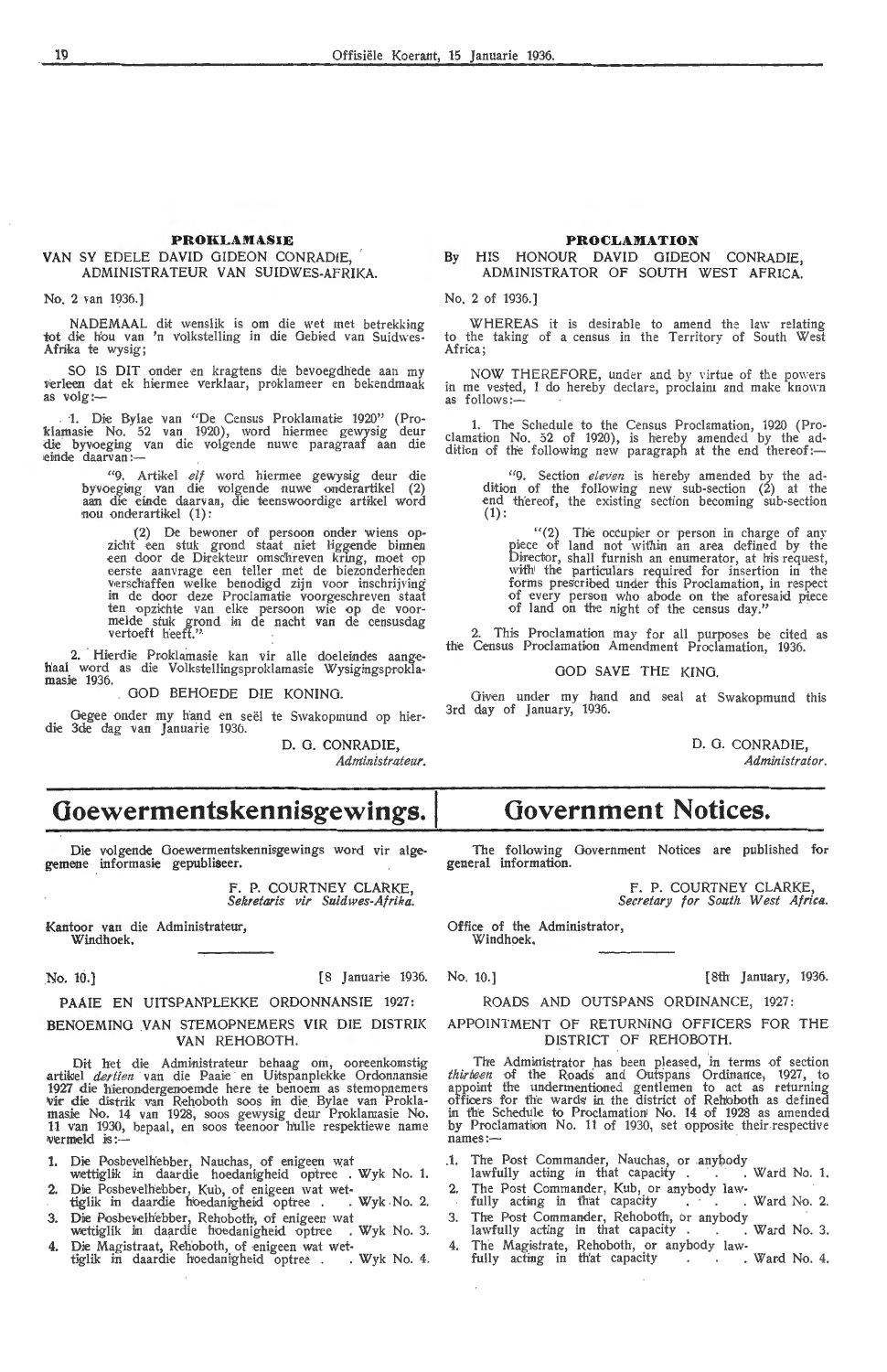#### HUWELIKSAMPTENAAR : BENOEMING TOT.

Dit het die Administrateur behaag om, ooreenkomstig artikel *vyf*, sub-artikel (2) van "De Huweliksvoltrekkings Proklamatie 1920'' (Proklamasie No. 31 van 1920), die benoeming van DONALD JOHN STEW ART van die Magistraatskantoor, Mariental, tot 'n Huweliksamptenaar vir die voltrekking van 'n Huwelik te Mariental op 6 Januarie 1936 goed te keur.

No. 12.]

#### [8 Januarie 1936.

#### REGISTRASIEAMPTENAAR, KIESAFDELINGS GIBEON EN STAMPRIET: BENOEMING **VAN.**

Dit het die Administrateur behaag om, ooreenkomstig<br>die voorsienings van paragraaf *drie* van die Bylae van "De Zuidwest-Afrika Konstitutie Wet 1925'' (Wet No. 42 van<br>1925), die aanstelling van DONALD JOHN STEWART as<br>Registrasieamptenaar vir die Kiesafdelings Gibeon en Stampriet goed te keur vanaf 2 Januarie 1936, in die plek van<br>Mnr. W. O. H. Menge, wat verplaas is.

Hiermee word vir algemene inligting bekendgemaak dat onder en kragtens die bevoegdhede aan hom verleen deur sub-artikel (3) van artikel *drie* van "De Census Wet, 1910" (Wet van die Unie No. 2 van 1910), soos toegepas tot die Gebied deur "De Census Proklamatie, 1920" (Proklamasie No. 52 van 1920), en die Volkstellingsproklamasie Wysigingsproklamasie 1936 (Proklamasie No. 2 van 1936), dit die Administrateur behaag het om Dinsdag, die vyfde dag van<br>Mei Een Duisend Nege Honderd en Ses-en-Dertig, as die dag te benoem waarop die volkstelling van alle persone woonagtig binne die Polisiesone van die Gebied van Suidwes-Afrika, en van geboue en sekere lewende hawe, gehou sal word.

## UITVOER **VAN WOL.**

Dit het die Adm1nistrateur behaag om, ingevolge en kragtens die bevoegdhede horn Verleen 1by artikel *ses* van die Boerderyprodukte-Uitvoer-Ordonnansie 1928 (Ordonnansie No. 13 van 1928), die volgende regulasies ten opsigte van die<br>uitvoer van wol tot die regulasies gepubliseer onder Goewermentskennisgewing No. 1 $\overline{25}$  van  $\overline{12}$  Augustus 1935 by te voeg:-

- "12. Paragraaf (b) van regulasie *vyf* en regulasie *ag* van<br>die regulasies gepubliseer onder Goewermentskennisgewing No. 125 van 12 Augustus 1935 word hierby  $h$ erroep.
- "13. Vir die doel van die regulasies gepubliseer onder Goewermentskennisgewing  $\bar{N}$ o. 125 van 12 Augustus 1935 en enige latere toevoeging daartoe beteken "wol'' die vlies van 'n merinoskaap."

No. 15.] [10 Januari,e 1936. No. 15.] [10th' January, 1936.

#### SPESIALE VREDEREGTER, KARIBIB.

Dit het die Administrateur behaag om, ooreenkomstig subartikel (1) van artikel *nege* van "De Speciale Vrederechters Proklamatie 1921", vir WILHELM OTTO HEINRICH MENGE en someratie vrederegter te Karibib in die distrik Karibib, pleks van Mnr. P. J. Edwards wat verplaas is, met inwerkingtreding vanaf 10 Januarie aan te stel.

#### BEESTEVERBETERINGSREGULASIES.

Dit het die Administrateur bi:haag om op grond van en kragtens die bevoegdhede horn verleen by artikel *ses* van die Beesteverbeterings-Ordonnansie 1930 (Ordonnansie No. 10<br>van 1930), soos gewysig deur die Beesteverbeterings-Ordonnansie-Wysigingsordonnansie 1935 (Ordonnansie No. 10 van<br>1935), die volgende regulasies uit te vaardig:--

### No. 11.] [8 Januarie 1936. No. 11.] [8th January, 1936.

#### MARRIAGE OFFICER: APPOINTMENT AS.

The Administrator has been pleased, in terms of section *five*, sub-section (2) of the Solemnization of Marriages Proclamation, 1920 (Proclamation No. 31 of 1920), to approve of the appointment of DONALD JOHN STEWART of the Magistrate's Office, Mariental, as a Marriage Officer for the solemnization of a marriage at Mariental on the 6th January, 1936.

No. 12.] [8th January, 1936.

#### REGISTERING OFFICER, ELECTORAL DIVISIONS OF GIBEON AND STAMPRIET: APPOINTMENT AS.

The Administrator has been pleased, in terms of paragraph *three* of the Schedule to the South West Africa Constitution Act,  $1925$  (Act No. 42 of 1925), to approve of the appointment of DONALD JOHN STEW ART as Registering Officer for the Electoral Divisions of Gibeon and Stampriet, with effect from the 2nd January, 1936, vice **Mr. W.** 0. **H.**  Menge. transferred.

It is hereby notified for general information that under and by virtue of the powers in him vested by sub-section (3) of section *three* of the Census Act, 1910 (Act of the Union No. 2 of 1910), as applied to the Territory by the Census Proclamation Amendment Proclamation, 1936 (Proclamation No. 2 of 1936), the Administrator has been pleased to appoint Tuesday, the fifth day of May, One Thousand Nine Hundred and Thirty-six, as the day upon which the oensus of all persons resident within the Police Zone of the Territory: of South West Africa, and of dwellings and certain livestock shall be taken.

No. 14.] [10 Januari<e 1936. No. 14.] [ 10th January, 1936.

EXPORT OF WOOL.

# The Administrator has been pleased, under and by virtue of the powers in him vested by section *six* of the Agricultural Produce Export Ordinance, 1928 (Ordinance No. 13 of 1928), to add the following regulations with regard to the export of wool to the regulations published under Government<br>Notice No. 125 of the 12th August, 1935:—

- "12. Paragraph' (b) of Regulation *five* and Regulation *eight*. of the regulations published under Government Notice<br>No. 125 of the 12th August, 1935, are hereby repealed.
- "13. For th:e purpose of the . regulations published under Government Notice No. 125 of the 12th August, 1935, and any subsequent additions thereto, "wool" shall mean the fleece of a merino sheep".

#### SPECIAL JUSTICE OF THE PEACE, KARIBIB.

The Administrator has been pleased, in terms of subsection (1) of Section *nine* of the Special Justices of the Peace Proclamation, 1921, to appoint WILHELM OTTO HEINRICH MENGE as Special Justice of the Peace at Karibib, in the district of Karibib, vice Mr. P. J. Edwards: transferred, with' effect from the 10th January, 1936.

#### No. 16.] [13 Januarie 1936. No. 16.] [ 13th' January, 1936. [ 13th' January, 1936.

#### CATTLE IMPROVEMENT REGULATIONS.

The Administrator has been pleased, under and by virtue<br>of the powers in him vested by section *six* of the Cattle<br>Improvement Ordinance, 1930 (Ordinance No. 10 of 1930),<br>as amended by the Cattle Improvement Ordinance Amen ment Ordinance, 1935 (Ordinance No. 10 of 1935), to make the following regulations:-

#### No. 13.] [3 Januari•e, 1936. No. 13.] [3rd January, 1935.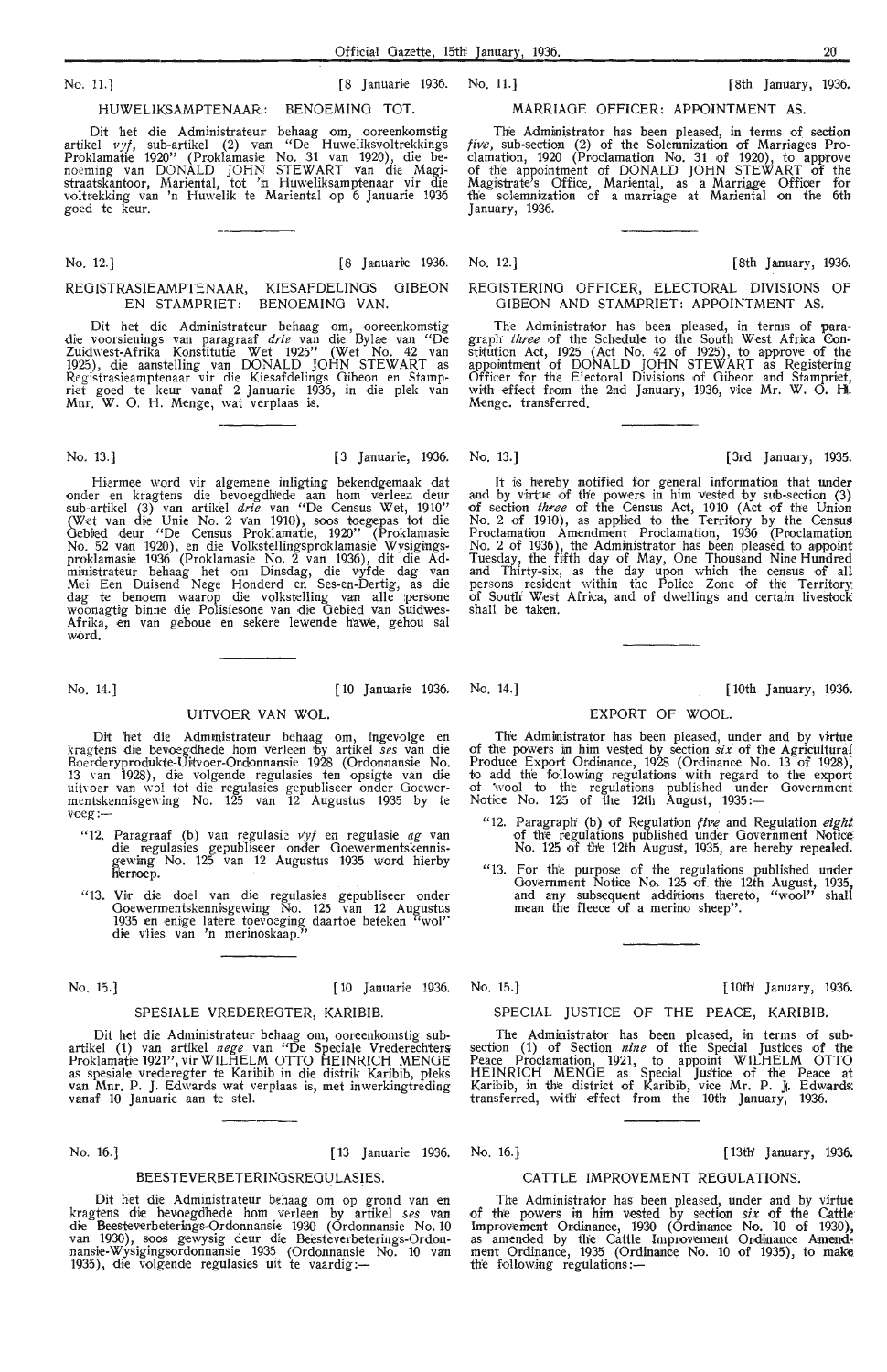#### REOULASIES.

1. In hierdie regulasies beteken:-

- "die Ordonnansie" die Beesteverbeterings-Ordonnansie 1930 (Ordonnansie No. 10 van 1930), soos van tyd tot tyd gewysig;
- "raad", 'n raad deur die Administrateur ooreenkomstig artikel *drie* van die Ordonnansie aangestel of aangewys;
- "beeste verbeteringsgebied", enige distrik of bepaalde gebied behoorlik tot 'n beesteverbeteringsgebied verklaar deur proklamasie, uitgegee kragtens artikel *een* van die<br>Ordonnansie;
- "geregistreerde bul", 'n bul ooreenkomstig die voorsienings<br>van artikel *sewe* van die Ordonnansie, en "nie-geregistreerde bul" enige bul wat nie so geregistreer is nie;
- "goedgekeurde bul", 'n bul wat behoorlik ondersoek en goedgekeur is deur 'n raad ooreenkomstig artikel *drie* van die Ordonnansie en wat gemerk en genommer is, soos voorgeskryf in artikels *ses* en *nege* van hierdie regulasies.

2. Lede van 'n raad ingestel kragtens artikel *drie* van die Ordonnansie, wat nie staatsampten.ar•e is nie, is geregtig op die volgende toelaes vir die tyd wat noodwendig deur-<br>gebring is gedurende die bywoning van raadsvergaderinge en die reis na en van die plek van sodanige vergaderinge,<br>of andersins in verband met hulle pligte as sodanige lede:

- (a) Onderhoudstoelae teen £1 per dag of gedeelte daar-
- (b) Vry vervoer per spoor.
- (c) Toelae vir vervoer deur perde teen 'n bedrag van 2d. per myl.
- (d) Toelae vir motorvervoer teen 'n bedrag van 6d. per my!.

3. 'n Raad het die bevoegdheid om deur 'n geskrif van enige persoon wat grond, geleë in 'n beesteverbeteringsgebied, bewoon, verlang dat hy al die vee op sodanige grond bymekaar maak en beskikbaar stel vir ondersoek deur die<br>raad of deur enige lid\ van die raad op 'n plek in sodanige geskrif aangegee en op sodanig bewoonde grond geleë en op 'n tyd soos in die geskrif aangegee, en elke sodanige per-<br>soon moet alle sodanige vereistes in die geskrif uiteengesit nakom.

4. 'n Raad of enige lid van die raad kan te eniger tyd enige grond of plek binne 'n beesteverbeteringsgebied geleë, waarop daar enige vee is of waarop hy vermoed dat daar vee is, betree, en kan enige vee wat hy daar vind, ondersoek. ·

5. Enige persoon wat wens om ooreenkomstig die voor-<br>behouds bepaHng van sub-artikel (1) van artikel *drie* van<br>die Ordonnansie enige ongeregistreerde bul wat nie tevore ondersoek en goedgekeur is nie, in 'n beesteverbeterings-<br>gebied in te voer, kan tenminste een maand voor die datum waarop hy wens om di-e 'bu! in te voet, by die r\_aad aan- soek doen op d-~e wyse Hieronder v,oorg-eskryf :-

Ek (Oris) ............................... , .................................... woon• ~~~; ~:erm,~~ ... ~~~~~~k··· ·~;~ ·· di"~· .. btil PJ· bulle hierond~~ g~~ spesifiseer op di,e plaas ......... .. ........ :...................... .. . . , distrik :::\_:::::::::::::::::::::· c~i,;~·~~;-~i' t~~rt v~~ect'ie v;1a~~ ·:::::: ........ .......... .. , d1stnk .. , .. .................. .. ... ............. ..... .. :

| Ras | Ouderdom | Beskrywing, insluitende brand-<br>merke en identifikasietekens. |
|-----|----------|-----------------------------------------------------------------|
|     |          |                                                                 |
|     |          |                                                                 |
|     |          |                                                                 |

Handtekening.

Datum: ............... ............. ... ... ............. .

6. Elke onger-eg·istreerde bul wat behoorlik ondersoek u goedgekeur -is deur 'n raad ooreenkomstig artikel *drie* van cl.ie Or.donuansie moet onmiddellik in die linker-oor met 'n tattoeëringsmerk, gemerk word volgens 'n ontwerp wat deur die Hoofveearts vasgestel moet word, en die eienaar van so-<br>danige klier moet dit ook onmiddellik op die linker voorbeen met 'n gewelfde A, aldus:  $\bigcap$  laat brandmerk.

#### REGULATIONS.

1. In these regulations -

- "the Ordinance" means the Cattle Improvement Ordinance, 1930 (Ordinance No. 10 of 1930), as amended from time<br>to time;
- "board" means a board appointed or designated by the Administrator in terms of section *three* of the Ordinance;
- "cattle improvement area" means any district or defined area duly declared to be a cattle improvement area by procalmation issued under section *one* of the Ordinance;
- "registered bull" means a bull registered in compliance with the terms of section seven of the Ordinance, and "non-registered bull" means any bull not so registered;
- "approved bull" means a bull that has been duly inspected and approved by a board in terms of section *three* of the Ordinance and that has been marked and numbered as prescribed in sections *six* and *nine* of these regulations.

2. Members of a board constituted under section *three*  of the Ordinance, other than public servants, shall be entitled to the following allowances for the time necessarily spent in attendance at board meetings and in travelling to and returning from the place of such meetings or otherwise<br>in connection with their duties as such members:—

- (a) Subsistence allowance at the rate of  $$1$  per day or portion thereof.
- (b) Free transport by rail.
- (c) Horse transport allowance at the rate of 2d. per mile.
- (d) Motor transport allowance at the rate of 6d. per mile.

3.. A board may by writing require any person who occupies land situate in a cattle improvement area to collect and have available for inspection by the board or of any member of the board, at a place stated in such writing and situate on the land so occupied, and at a time stated in such writing, all cattle running upon such land; and every such' person shall comply with all such requirements set forth' in such writing.

4. A board or any member of the board may at any time enter upon any land or premises situate in a cattle improvement area on which there are, or on which he suspects there are, any cattle, and may inspect any cattle there found.

5. Any person who desires to introduce in terms of the proviso to sub-section (1) of section *three* of the Ordinance, into a cattle improvement area any non-registered bull which<br>has not previously been inspected and approved may make application to the board in the manner prescribed hereunder at least one month before the date on which he wishes to introduce the bull.

| Breed  | Age | Description including brands and<br>identification marks. |  |  |  |
|--------|-----|-----------------------------------------------------------|--|--|--|
|        |     |                                                           |  |  |  |
|        |     |                                                           |  |  |  |
|        |     | Signature.                                                |  |  |  |
| Date : |     |                                                           |  |  |  |

6. Every non-registered bull which has been duly in-<br>spected and approved by a board in terms of section *three*<br>of the Ordinance shall forthwith be marked in the left ear with a tattoo mark according to a design to be fixed by the Senior Veterinary Officer and the owner of such animal shall also forthwith cause it to be branded on the left forearm with an arched  $A$ , thus:  $\bigcap$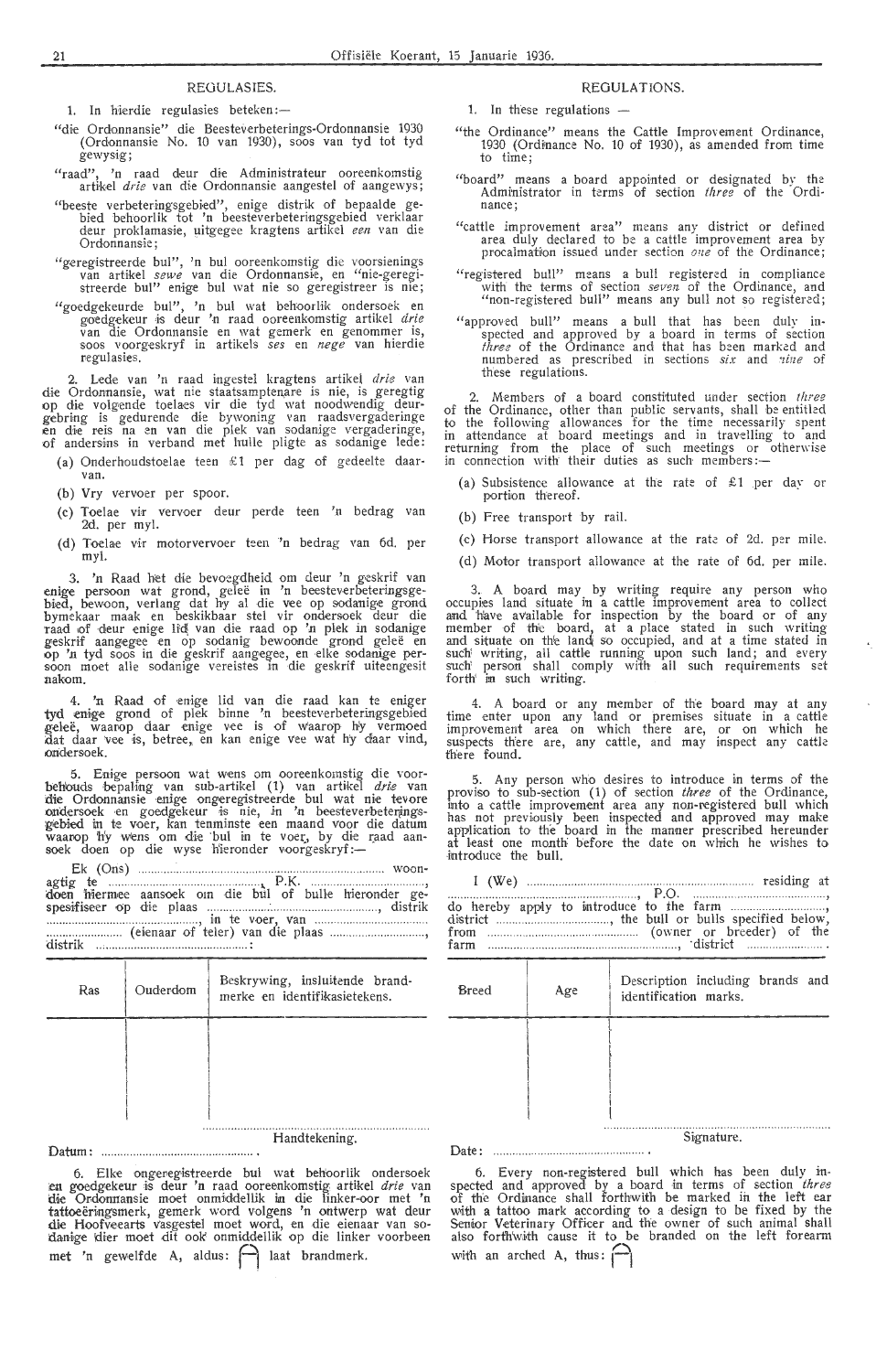7. Die eienaar van 'n geregistreerde bul moet die dier op die linker voorbeen met 'n omgekeerde gewelfde A, aldus I\_I , laat brandmerk, en moet aan die Ooewermentsveearts, van die beesteverbeteringsgebied waarin sodanige dier gehou word, uitvoerige besonderhede verskaf aangaande ras, ouderdom, beskrywing en registrasie (nommer van stamboek of kuddeboek en identifikasie-brandmerk of teken, moet gegee word). Die Goewermentsveearts moet al hierdie besonder-<br>hede in 'n register wat deur hom gehou moet word aanteken, en moet ook sodanige besonderhede eenkeer per maand aan die hoofveearts stuur.

8. Wanneer 'n bul behoorlik ondersoek, goedgekeur en gemerk is, soos beskrywe in regulasie *ses,* en die Goewermentsveearts die verlangde besonderhede aan die hoofvee-<br>arts, ooreenkomstig artikel *vier* van die Ordonnansie, verskaf het, moet die hoofveearts aan sodanige bul 'n nommer<br>toeken wat dan die vervolgnommer van daardie bul sal wees in die register wat in terme van voormelde artikel van die Ordonnansie gehou word.

9. Die eienaars van enige bul waaraan 'n vervolgnommer oorecnkomstig regulasie *ag,* toegeken is, moet dadelik nadat hy van die nommer in kennis gestel is, die nommer in die regteroor van die bul laat tattoeëer, of op sy regter sy laat brandmerk.

10. W anneer 'n bul deur 'n raad ondersoek en goedgekeur is, moet die goewermentsveearts, nadat 'n vervolgnommer deur die hoofveearts aan die bul toegeken is, aan die eienaar van sodanige bul 'n sertifikaat in die volgende vorm uitreik:-

SERTIFIKAAT VAN ONDERSOEK EN GOEDKEURING. ( Beestev erbeterings-Ordonnansie).

|  |                                                                                                                                                                                                                                      | $Adres:$ with the commutation of the commutation of the commutation of the commutation of $Adres:$ |
|--|--------------------------------------------------------------------------------------------------------------------------------------------------------------------------------------------------------------------------------------|----------------------------------------------------------------------------------------------------|
|  |                                                                                                                                                                                                                                      |                                                                                                    |
|  |                                                                                                                                                                                                                                      | Datum van geboorte: www.autonomium.com/autonomium.com/autonomium.                                  |
|  |                                                                                                                                                                                                                                      |                                                                                                    |
|  | <u>The company of the company of the company of the company of the company of the company of the company of the company of the company of the company of the company of the company of the company of the company of the company</u> |                                                                                                    |

| Vervolg-<br>nommer<br>toegeken | Tattoeërings<br>merk | Brand-<br>merk | Ander identifikasie-<br>tekens. |
|--------------------------------|----------------------|----------------|---------------------------------|
|                                |                      |                |                                 |
|                                |                      |                |                                 |
|                                |                      |                |                                 |

Ek, die ondergetekende, betuig hiermee dat die voormelde bu! ondersoek is op ................ .................... . ... . ... deur 'n raad bestaande uit ...................... .. .

.... • ,.. . ····· ········ ·· ·····••· . •··•· ••••· ..... ..•• ........• J en vir die doeleindes van aanteel van beeste goedgekeur is.

Oedagteken te ........ .... .. .. ..... .. op hierdie Dated at this ...... ... ... . day . .... dag van ....................... . . ........ , 193 of , 193 ..

7. The owner of any registered bull shall cause such animal to be branded on the left forearm with an inverted arched A, thus:  $\Box$ , and shall furnish the Government Veterinary Officer of the cattle improvement area wherein such animal is kept with full particulars regarding its breed, age, descniption and registration (giving Studbook or Herdbook number and identification brand or mark). The Govern-<br>ment Veteninary Officer shall record all these particulars in a register to be kept by him and shall also transmit such particulars to the Senior Veterinary Officer once in every month'.

8. When a, bull has been duly inspected, approved and marked, as described in regulation *six* and the Government Veterinary Officer shall have supplied the required parti-<br>culars to the Senior Veterinary Officer in terms of section *four* of the Ordinance, the Senior Veterinary Officer shall allot a number to such bull, which shall be the serial number of that bull in the register kept in terms of the aforementioned section of the Ordinamce.

9. The owner of any bull to which a serial number has<br>been allotted in terms of regulation *eight* shall forthwith,<br>after he has been informed what that number is, cause<br>that number to be tattooed in the right ear of the

10. When a bull has been inspected and approved by a board, the . Government Vet-e rinary Officer shall, after a serial number has been allotted by the Senior Veterinary Officer, issue to the owner of such bull a certificate in the following form: $-$ 

CERTIFICATE OF INSPECTION AND APPROVAL.

(Cattle Improvement Ordinance).

|                          | Name of Owner: aconsecutive consequence of the content of the content of the content of the content of the content of the content of the content of the content of the content of the content of the content of the content of |
|--------------------------|--------------------------------------------------------------------------------------------------------------------------------------------------------------------------------------------------------------------------------|
|                          |                                                                                                                                                                                                                                |
|                          |                                                                                                                                                                                                                                |
|                          |                                                                                                                                                                                                                                |
| $S}_{\text{initial No}}$ | Other identification                                                                                                                                                                                                           |

| Serial No.<br>allotted | Tattoo Mark | Brand | Other identification<br>Marks. |
|------------------------|-------------|-------|--------------------------------|
|                        |             |       |                                |
|                        |             |       |                                |
|                        |             |       |                                |

I, the undersigned, do hereby certify that the abovementioned bull was inspected on *manufacture contained* 

by a board consisting of

Goewermentsveearts. The contraction of the Government Veterinary Officer.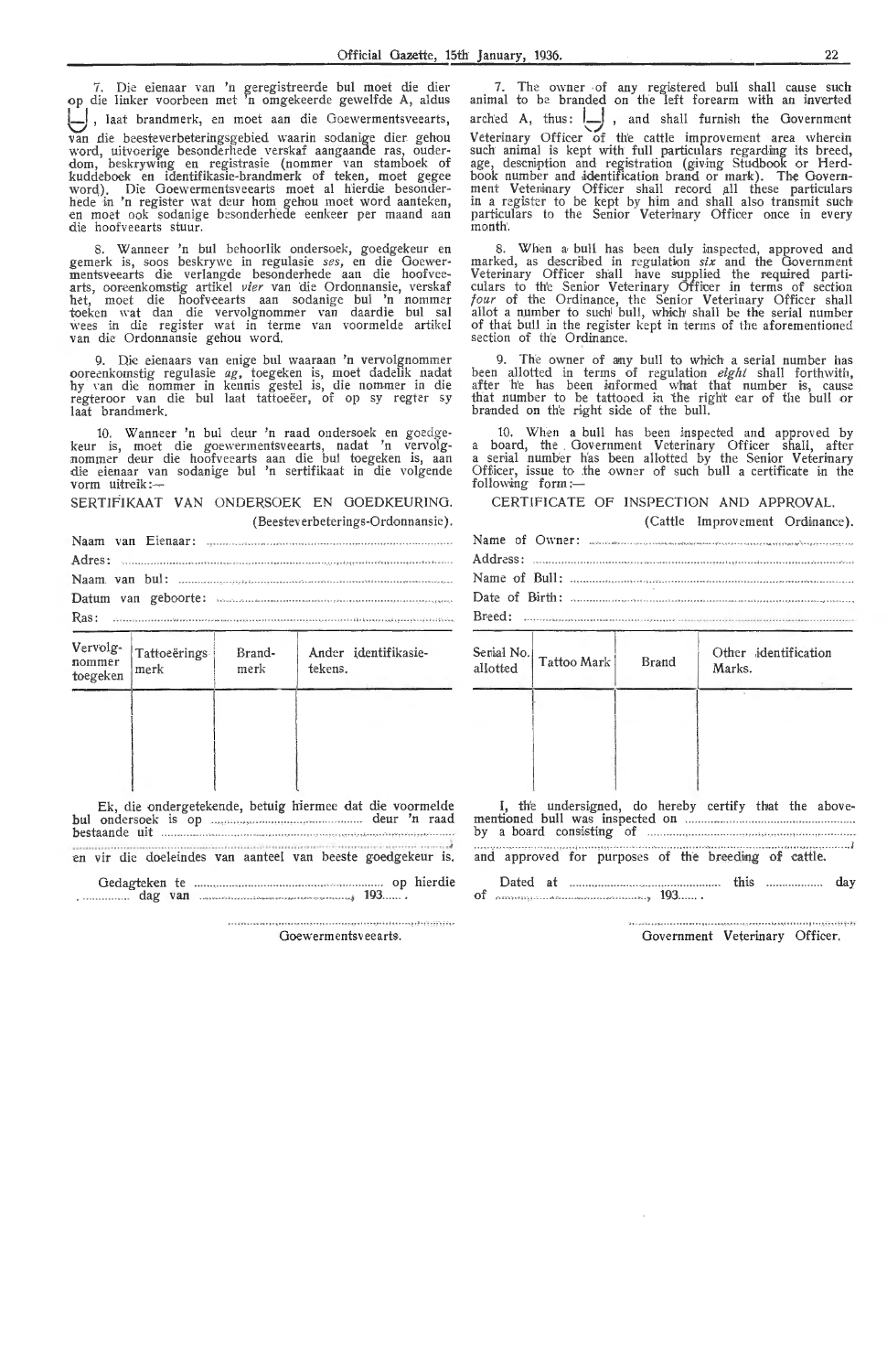BANKOPGAWES, NOVEMBER 1935, INGEVOLGE ARTIKEL 7 VAN PROKLAMASIE No. 29 van 1930, DIE BANKE-PROKLAMASIE 1930.

BANKS' STATEMENT, NOVEMBER, 1935, IN TERMS OF SECTION 7 OF PROCLAMATION NO. 29 OF 1930, THE BANKS **PROCLAMATION, 1930.** 

|                                                                                                      | Verpligtings teenoor die Publiek in<br>Suidwes - Afrika<br>Liabilities to the Public in S.W. Africa |                                               |                                                                                                                                                                                              | Kontant Geldreserwes in S.W.-Afrika<br>Cash Reserves in South West Africa |                              |                               | Voorskotte en                                                                                    |                                                                                                                           |                                                                                                                                           |             |
|------------------------------------------------------------------------------------------------------|-----------------------------------------------------------------------------------------------------|-----------------------------------------------|----------------------------------------------------------------------------------------------------------------------------------------------------------------------------------------------|---------------------------------------------------------------------------|------------------------------|-------------------------------|--------------------------------------------------------------------------------------------------|---------------------------------------------------------------------------------------------------------------------------|-------------------------------------------------------------------------------------------------------------------------------------------|-------------|
| BANK                                                                                                 | Opvorder-<br>bare<br>Demand                                                                         | Depositos ens. / Deposits etc.<br>Tyd<br>Time | !Banknote uit-l<br>gereik in en<br>betaalb.in diel<br>Gebied<br>S.W.-Afrika<br>in omloop.<br>Bank notes<br>issued in and<br>payable in the<br>Territory of<br>S.W.Africa<br>lin circulation. | TOTAAL<br><b>TOTAL</b>                                                    | Gemunte<br>Goud<br>Gold Coin | Pasmunt<br>Subsidiary<br>Coin | Note van die<br>Suid-<br>Afrikaans.<br>Reserwe-<br>bank.<br>South Africa<br>Reserve<br>BankNotes | Note van<br>ander Banke<br>wat in S.W.-<br>Afrika uit-<br>gereik is.<br>Notes of<br>other Banks<br>S. W. Africa<br>issue, | Diskontos in<br>Suidwes - Afrika<br>Advances and<br>Discounts in<br>South West Africa<br>Voorskotte<br>Diskontos<br>Advances<br>Discounts |             |
| The Standard Bank of South<br>Africa, Limited<br>Barclays Bank (Dominion,<br>Colonial and Overseas). | £<br>388,544<br>296,663                                                                             | £<br>12,366<br>13,989                         | £<br>97,767<br>107,219                                                                                                                                                                       | £<br>498,677<br>417,871                                                   | £<br>336<br>182              | £<br>8,959<br>6,091           | £<br>752<br>314                                                                                  | £<br>28,464<br>25,281                                                                                                     | £<br>331,705<br>264,239                                                                                                                   | £<br>51,903 |

#### (No. 3 van 1936.)

Ooreenkomstig die bepalings van Artikel 199 van die Maatskappye Ordonnansie No. 19 van 1928, word hiermee kennis gegee dat na verloop van drie maande vanaf datum hiervan die naam van die hierondervermelde Maatskappy van<br>die REGISTER geskrap en die Maatskappy ontbind sal word tensy gegronde redes daarteen aangetoon word.

Waarn. Registrateur van Maatskappye.

Registrasiekantoor vir Maatskappye, Windhoek, 2 Januarie 1936.

| No. | Naam van Maatskappy.<br>Name of Company. | Datum va<br>Date of F |
|-----|------------------------------------------|-----------------------|
|     |                                          |                       |

147. Lentin, Tobias & Feitelberg (Proprietary) Limited.

#### (No. 4 van 1936.)

TENDERRAD VAN SUIDWES-AFRIKA.

#### AANNEMING VAN TENDERS.

Vir algemene informasie word hiermee bekend gemaak dat die volgende tenders aangeneem is:

(1) Bou van toevoeginge tot skool te Mariental: J. EMPELMANN teen £1,284.18.6.

(2) Bou van 'n nuwe geregshof te Otjiwarongo: M. CARL teen £1,566.0.0.

(3) Bou van toevoeginge tot skool te Stampriet: J. EMPELMANN teen £1,492.0.0.

**A. V.** COOKE,

Sekretaris: Tenderraad van Suidwes-Afrika. Windhoek, 3 **J** anuarie 1936.

#### (No. 3 of 1936.)

Notice is hereby given in accordance with Section 199 of the Companies Ordinance No. 19 of 1928 that at the ex> piration of th'ree months from the date hereof the name of the undermentioned Company will, unless cause is shown to the contrary, be struck off the REGISTER, and that the Company will be dissolved.

> H. J. ALLEN, Acting Registrar of Companies.

Companies Registration Office, Windhoek, 2nd January, 1936.

> an Registrasie. Registration.

9th' February, 1934.

(No. 4 of 1936.)

## SOUTH WEST AFRICA TENDER BOARD.

#### ACCEPTANCE OF TENDERS.

It is hereby notified for general information that the following tenders have been accepted:

- ( 1) Erection of additions to School at Mariental: **J. EMPELMANN** at £1,284.18.6.
- (2) Erection of a new Court House at Otjiwarongo: M. CARL at £1,566.0.0.
- (3) Erection of additions to School at Stampriet: **J.** EMPELMANN at £1,492.0.0.

A. **V.** COOKE,

Secretary: South West Africa Tender Board. Windhoek, 3rd January, 1936.

H. J. ALLEN,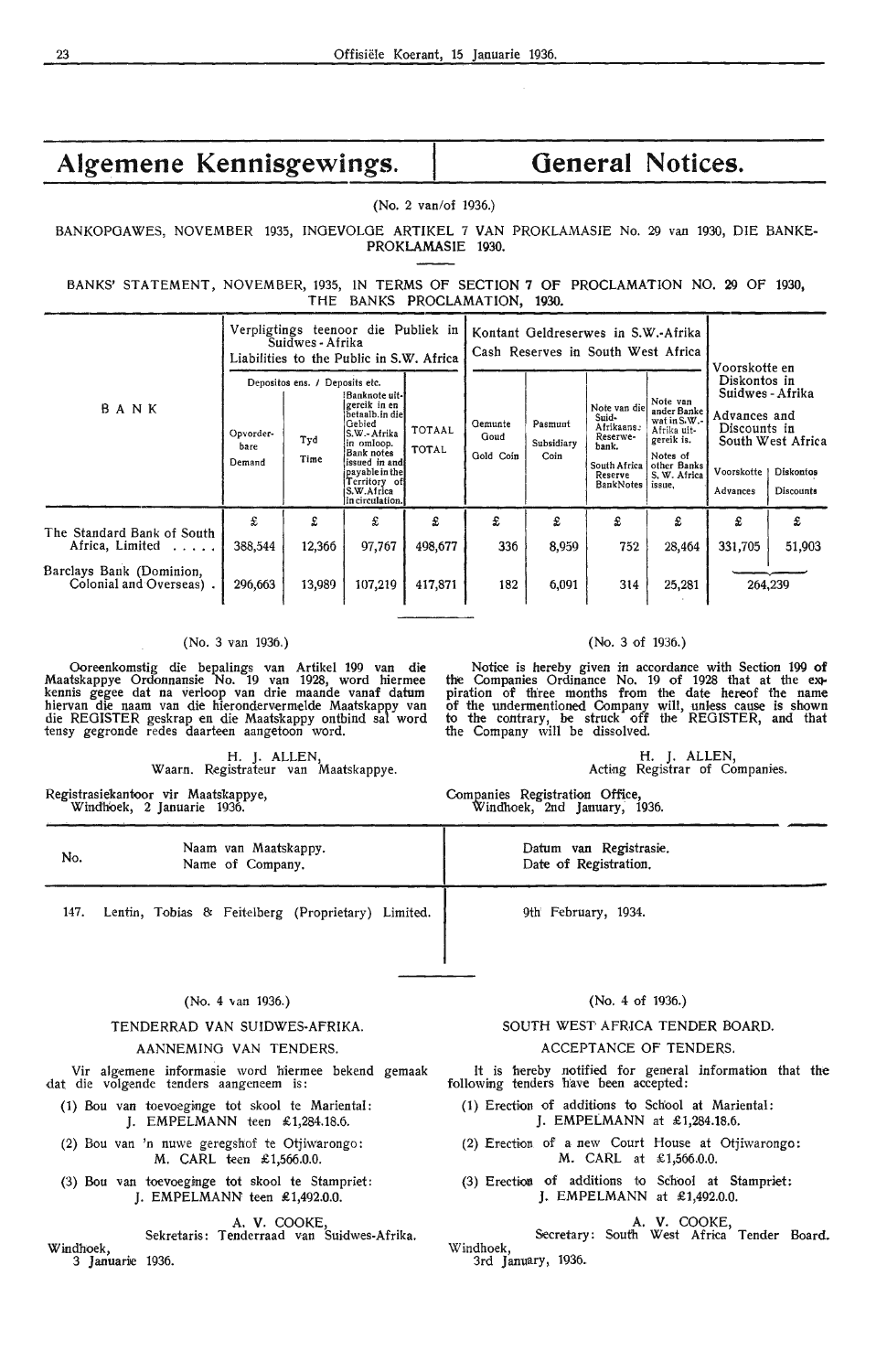## **Advertensies.**

#### ADVERTEER IN DIE *OFF!SIELE KOER.ANT* **VAN**  SUIDWES-AFRIKA.

1. Die *Offisiële Koerant* sal op die 1ste en 15de van elke maand verskyn; ingeval een van hierdie dae op 'n Sondag op Publieke Feesdag val, dan verskyn die *Offisiek K,oerant* op die eersvolgende werkdag.

2. Advertensies wat in die *Offisiële Koerant* geplaas moet word moet in die taal waarin pulle sal verskyn ingehandig word aan die kantoor van die Sekretaris vir Suidwes-Afrika (Kamer 46, Regerings-Geboue, Windhoek), nie later as 4.30 n.m. op die neende dag voor die datum van ver- skyning van die *Oftisiele K.oerant* waarin di,e adv-ertensies moet geplaas word nie.

3. Advertensies word in die *Offisiele Koerant* geplaas .agter die offisiele gedeelte, of in 'n ekstra blad van die *Koerant,* soos die Sekretaris mag goedvind.

4. Advertensies word in die *Offisiële Koerant* gepubli-<br>seer in die Engelse, Afrikaanse en Duitse tale; die nodige vertalinge moet deur die adverteerder of sy agent gelewer word. Dit moet onthou word dat die Duitse teks van die *Offisiële Koerant* slegs 'n vertaling is, en nie die geoutori-<br>seerde uitgawe is nie.

5. Only legal advertisements are accepted for publication in the *Official Oazette,* and are subject *to* the approval of the Secretary for South West Africa, who can refuse to accept or decline further publication of any advertisement.

6. Advertisements should as far as possible be typewritten. Manuscript of advertisements should be written on<br>one side of the paper only, and all proper names plainly inscribed; in the event of any name being Incorrectly printed as a result pf indistinct writing, the advertisement can only be republished on payment of the cost of another insertion.

7. The Subscription for the *Official Gazette* is 20/- per annum, post free in this Territory and the Union of South Africa obtainable from Messrs. John Meinert Ltd., Box 56, Windhoek. Postage must be prepaid by Overseas subscribers. Single copies of the *Gazette* may be obtained either from Messrs. Jolin Meinert Ltd., Box 56, Windhoek, or from the Secretary for South West Africa at the price of 1/- per copy.

The charge for the insertion of advertisements other than the notices mentioned in the sucoeeding paragraph is at the rtae of 7/6 per inch single column and 15/- per inch double column, repeats half prioe. (Fractions of an inch to be reckoned an inch.)

9. Notices to Creditors and Debtors in the estates of deceased persons and notices of executors concerning liquidation accounts lying for inspection, are published in schedule form at 12/- per estate.

10. No advertisement will be inserted unless the charge is prepaid. Cheques, drafts, postal orders or money orders must be made payable *to* the Secrdary for South West Africa.

#### NOTICE.

In terms of Section 66 of the Mining Ordinance of the 8th August, 1905, as amended by Proclamation No. 17 of 1934, it is hereby notified for general information that the Claim Tax on the Base Mineral Mining Area ."Gute Hoffnung" registered in the name of Mrs. BERTHA IRLE of Omaruru and situated on the farm Otjimboyo Ost, in the district of Omaruru, h'as not been paid since 30.9.35.

Unless the total sum outstanding together with the cost of this adve rtisement is· paid within two months from date ot publication hereof in the *Official Gazette* this mining area will be declared forfeited.

J. F. SCHROEDER,

Acting Mining Authority.

Windhoek, 6th January, 1936.

# **Advertisements.**

ADVERTISING IN THE *OFFICIAL GAZETTE* OF SOUTH WEST AFRICA.

**1.** The *Official Gazette* will be published on the 1st and 15th day of each month; in the event of either of those days falling on a Sunday or Public H-oliday, the *Gazette* wiH be published on the next succeeding working day.

2. Advertisements for insertion in the *Gazette* must be delivered at the office of the Secretary for South West Africa (Room 46, Government Buildings, Windhoek) in the languages<br>in which they are to be published, not later than 4.30 p.m.<br>on the *ninth* day before the date of publication of the *Gazette* in which they are *to* be inserted.

3. Advertisements will be inserted in the *Gazette* after the official matter or in a supplement *to* the *Gazette* at the discretion of the Secretary.

4. Advertisements will be published in the *Official Gazette* in the English, Dutch or German languages; the necessary translations must be furnished by the advertiser or his agent. It should be borne in mind however., that the Gernian version of the *Gazette* is a translation only and not the authorised issue.

5. Slegs wetsadvertensies word aangeneem vir publikasie<br>in die *Offisiële Koerant*, en hulle is onderworpe aan die goedkeuring van die Sekretaris vir Suidwes-Afrika, wat die<br>aanneming of verdere publikasie van 'n advertensie mag weier.

6. Advertensies moet sover as moontlik op die masjien geskryf wees. Die manuskrip van advertensies moet slegs op een kant van die papier geskryf word, en alle name moet duidelik wees; ingeval 'n naam ingevolge onduidelike handskrii' foutief gedruk word, dan kan die advertensies slegs dan weer gedruk word as die koste van 'n nuwe opneming betaal word.

7. Die jaarlikse intekengeld vir die Offisiële Koerant is 20/-, posvry in hierdie Gebied en die Unie van Suid-Afrika, verkrygbaar van die here John Meinert, Bpk., Posbus 56, Windhoek. Posgeld moet vooruit betaal word deur oorseese<br>intekenaars. Enkele eksemplare van die *Offisiële Koerant* is verkrygbaar of van die here John Meinert, Bpk., Posbus 56, Windhoek, of van die Sekretaris vir Suidwes-Afrika, teen die prys van 1/- per eksemplaar.

8. Die koste vir die opname van advertensies, behalwe die kennisgewings, wat in die volgende paragraaf genoem is, is teen die tarief van 7/6 per duim enkel kolom, en 15/ - per duim dubbel kolom, herhalings teen half prys. (Oedeeltes van 'n duim moet as 'n voile duim bereken word.)

9. Kennisgewings aan krediteure en debiteure in die boedels van oorlede persone, en kennisgewings van eksekuteurs<br>betreffende likwidasie-rekenings, wat vir inspeksie lê, word in skedule-vorm gepubliseer teen 12/- per boedel.

10. Geen advertensie sal geplaas word nie, tensy die<br>koste vooruit betaal is. Tjeks, wissels, pos- of geldorders moet betaalbaar gemaak word aan die Sekretaris vir Suidwes-Afrika.

#### NOTICE.

In terms of Section 66 of the Mining Ordinance of the 8th August, 1905, as amended by Proclamation No. 17 of 1934, it is hereby notified for general information that tire Claim Tax on the Base Mineral Mining Area "Gottessegen" registered in the name of THEO OTTO IRLE and situated on the farm Otjimboyo Ost in the district of Omaruru, has not been paid since 30.9.35.

Unless the total sum outstanding together with the cost of this advertisement is paid within two months from date of publication hereof in the *Official Gazette* this mining area will be declared forfeited.

> J. F. SCHROEDER, Acting Mining Authority.

Windhoek, 6th January, 1936.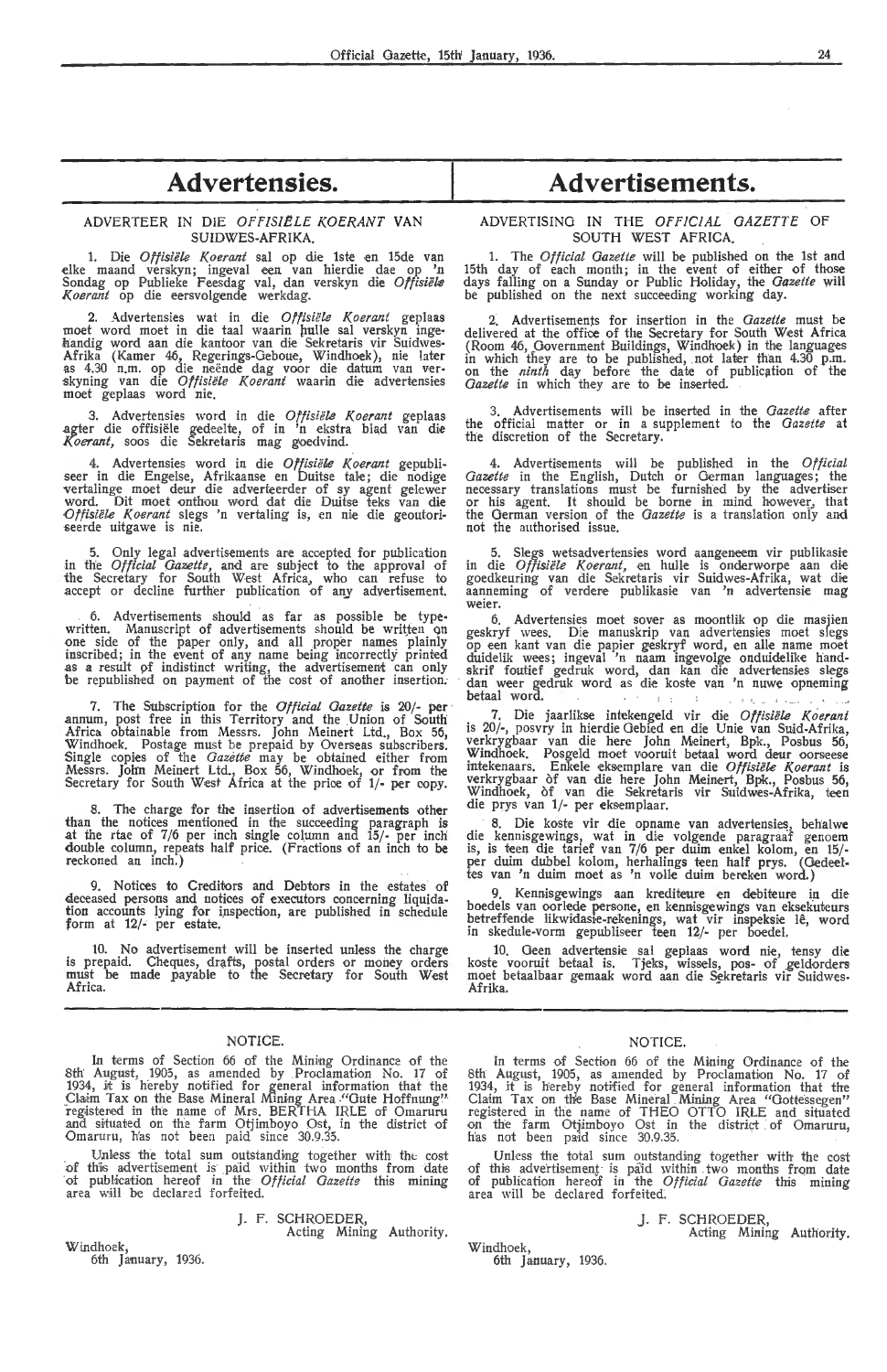KENNISOEWINO DEUR EKSEKUTEURS BETREFFENDE LIKWIDASIE-REKENINGS TER INSAGE. Artikel 68, Wet No. 24 van 1913, soos toegepas op Suidwes-Afrika.

Kennisgewing geskied hiermee dat duplikate van die Administrasie- en Distribusierekenings in die boedels vermeld in die navolgende Bylae, ter insage van al die persone, wat daarin belang het, op die kantore van die Meester<br>en die Magistraat, soos vermeld, gedurende 'n tydperk van drie weke (of langer indien spesiaal vermeld) vanaf<br>me daarteen by die Meester binne die vermelde tydperk ingedien word nie, sal die betrokk**e e**kse**ku**teurs oorgaan tot uitbetaling ooreenkomstig vermelde rekenings.

NOTICE BY EXECUTORS CONCERNING LIQUIDATION ACCOUNTS LYING FOR INSPECTION: Section 68, Act No. 24 of 1913, as applied to South West Africa.

Notice is hereby given that copies of the Administration and Distribution Accounts in the Estates specified in the attached Schedule will be open for the inspection of all persons interested therein for a period of 21 days (or longer if specially stated) from the dates specified, or from the date of publication hereof, whichever may be later, and at the Offices of the Master and Magistrate as stated. Should no objection thereto be lodged with the Master during the period of inspection the Executors concerned will proceed to make payments in accordance therewith. BYLAE.-SCHEDULE.

Boedel No. BOEDEL VAN WYLE Beskrywing van Datum Kantoor van die Naam en adres v. eksekuteur<br>Tydperk Office of the of gemagtigde Agent Estate No. ESTATE LATE Description of Date Meester Magistraat<br>Magistrate Name and Address of Executor or authoriz. Agent 1698 | Martha Wilhelmina van Zyl | Eerste en Finale | 21 daë | Windhoek | Mariental | W. G. Kirsten, Bus 13, Likwidasie en Mariental, Agent vir Distr. Rekening | Register | Reference | Eksekuteur Testamentêr 1716 Friedrich Wilhelm First and Final 21 days Windhoek Groot- van Gorkom & Noonan,<br>
Jonischkeit Duplicate Duplicate (fontein Attorneys for the Execu-J onischkeit Duplicate fontein Attorneys for the Executrix Liquidati-on and Testamentary, Standard Distrib. Account Bank Chambers, Fox St., I Box 636, Johannesburg I

KENNISOEWING AAN SKULDEISERS EN SKULDENAARS. BOEDELS VAN OORLEDE PERSONE. Artikel 46, Wet No. 24 van 1913, soos toegepas op Suidwes-Afrika.

Skuldeisers en skuldenaars in die Boedels wat vermeld is in bygaande Bylae word versoek om hul vorderings in te lewer en hul skulde te betaal by die kantore van die betrokke Eksekuteurs binne dice gemelde tydperke, vanaf die datum van publikasie hiervan. .

NOTICE TO CREDITORS AND DEBTORS. ESTATES OF DECEASED PERSONS. Section 46, Act No. 24 of 1913,<br>as applied to South West Africa.

Creditors and Debtors in the Estates specified in the annexed Schedule are called upon to lodge their claims with and pay their debts to the Executors concerned within the stated periods calculated from the date of publication hereof. BYLAE.-SCHEDULE.

| Boedel No.<br>Estate No. | BOEDEL VAN WYLE<br>ESTATE LATE                                                  | Binne 'n tydperk van<br>Within a period of | Naam en Adres van Eksekuteur of<br>gemagtigde Agent<br>Name and Address of Executor or<br>authorized Agent |
|--------------------------|---------------------------------------------------------------------------------|--------------------------------------------|------------------------------------------------------------------------------------------------------------|
| 1798                     | Cornelia Margreta Koekemoer en oorblywende<br>eggenoot Jacobus Wenand Koekemoer | 30 daë                                     | J. W. Koekemoer, c/o F. H. Waldron,<br>Box 28, Omaruru                                                     |
| 1818                     | Franz Richard Schuster                                                          | 30 days                                    | Martha Elisabeth Schuster,<br>geb. Güther, Swakopmund                                                      |
| 1819                     | Eduard Petrus Mostert                                                           | 30 daë                                     | W. G. Kirsten, Bus 13, Mariental,<br>Agent vir Eksekuteurs Testamentêr                                     |
| 1825                     | Pusch, Ferdinand                                                                | 14 days                                    | Adelbert Nebendahl,<br>Box 121, Windhoek                                                                   |

#### NOTICE.

1n terms of Section 66 of the Mining Ordinance of the 8th August, 1905, as amended by Proclamation No. 17 of 1934, it is hereby notified for general information that the Claim Tax for the Base Mineral Mining Areas "Diersburg and Diersburg I", registered in the name of MAX OFFEN and situated on Otjimboyo West and Nooiigedag in the Karibib district, has not been paid since the 30th September, 1935.

Unless the total sum outstanding together with the cost of this advertisement is paid within two months from date of publication hereof in the *Otticial Gazette* these mining areas will be declared forfeited.

#### J. F. SCHROEDER,

Acting Mining Authority.

Windhoek, 6th January, 1936.

#### **NOTICE.**

In terms of Section 66 of the Mining Ordinance of the 8th August, 1905, as amended by Proclamation No. 17 of 1934, it is hereby notified for general information that the Claim Tax for the Base Mineral Mining Area "Davib I", registered in the name of ROBERT KLIEM of Usakos and situated on the farm Davib in the Karibib district, has not been paid since 30.9.35.

Unless the total sum outstanding together with the cost of this advertisement is paid within two months from date ot publication hereof in the Official Gazette this mining area will be declared forfeited.

Windhoek, 6th' January, 1936. J. F. SCHROEDER, Acting Mining Authority.